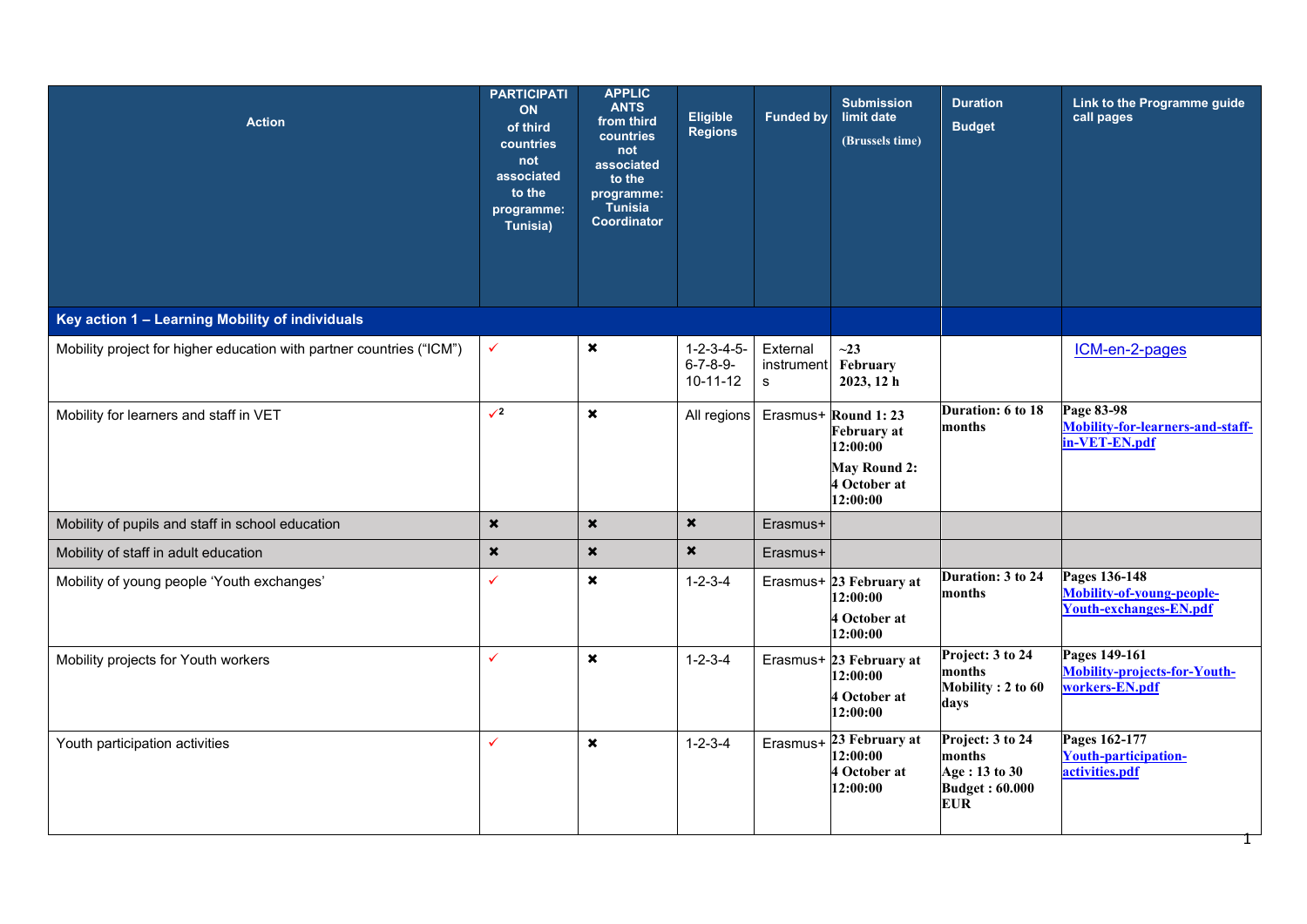| DiscoverEU Inclusion action                                                  | $\boldsymbol{\mathsf{x}}$ | $\boldsymbol{\mathsf{x}}$ | $\boldsymbol{\mathsf{x}}$ | Erasmus+                    | $\widetilde{\phantom{m}}$                                                                          |                                                                                                                      |                                                                                                                                              |
|------------------------------------------------------------------------------|---------------------------|---------------------------|---------------------------|-----------------------------|----------------------------------------------------------------------------------------------------|----------------------------------------------------------------------------------------------------------------------|----------------------------------------------------------------------------------------------------------------------------------------------|
| Virtual exchanges in higher education and youth                              | $\checkmark$              | ✓                         | $1 - 2 - 3 - 4 - 9$       | External<br>instrument<br>s | 20 September at<br>17:00:00<br><b>Call ID:</b><br><b>ERASMUS-EDU-</b><br>2022-VIRT-<br><b>EXCH</b> | Project: 3 years<br>Budget: $500,000 \text{ }\epsilon$                                                               | Pages 188-195<br>Virtual-exchanges-in-higher-<br>education-and-youth.pdf                                                                     |
| Key action 2 - Cooperation for innovation and the exchange of good practices |                           |                           |                           |                             |                                                                                                    |                                                                                                                      |                                                                                                                                              |
| <b>Partnerships for Cooperation</b>                                          |                           |                           |                           |                             |                                                                                                    |                                                                                                                      |                                                                                                                                              |
| <b>Cooperation Partnerships</b>                                              | $\sqrt{3}$                | ×                         | All regions               | Erasmus+                    | 23 March at<br>12:00:00<br>4 October at<br>12:00:00                                                | Duration: 12 and 36 Pages: 207-215<br>months<br><b>Budget: 120 000</b><br><b>EUR, 250 000 EUR</b><br>and 400 000 EUR | <b>Cooperation-Partnerships-</b><br><b>EN.pdf</b>                                                                                            |
| <b>Small Scale Partnerships</b>                                              | $\boldsymbol{\mathsf{x}}$ | $\star$                   | $\boldsymbol{\mathsf{x}}$ | Erasmus+                    |                                                                                                    |                                                                                                                      |                                                                                                                                              |
| <b>Partnerships for Excellence</b>                                           |                           |                           |                           |                             |                                                                                                    |                                                                                                                      |                                                                                                                                              |
| Centres of Vocational Excellence (CoVEs)                                     | $\sqrt{4}$                | $\pmb{\times}$            | All regions               | Erasmus+                    | 7 September at<br>17:00:00<br>Call ID:<br><b>ERASMUS-EDU-</b><br><b>2022-PEX-COVE</b>              | <b>Duration: 4years</b><br><b>Budget: 4 million</b><br>Euros                                                         | Pages: 224-234<br>https://erasmusplus.tn/VET-<br>2022/CENTRES-OF-<br><b>VOCATIONAL-</b><br><b>EXCELLENCE-programme-</b><br>guide 2022 EN.pdf |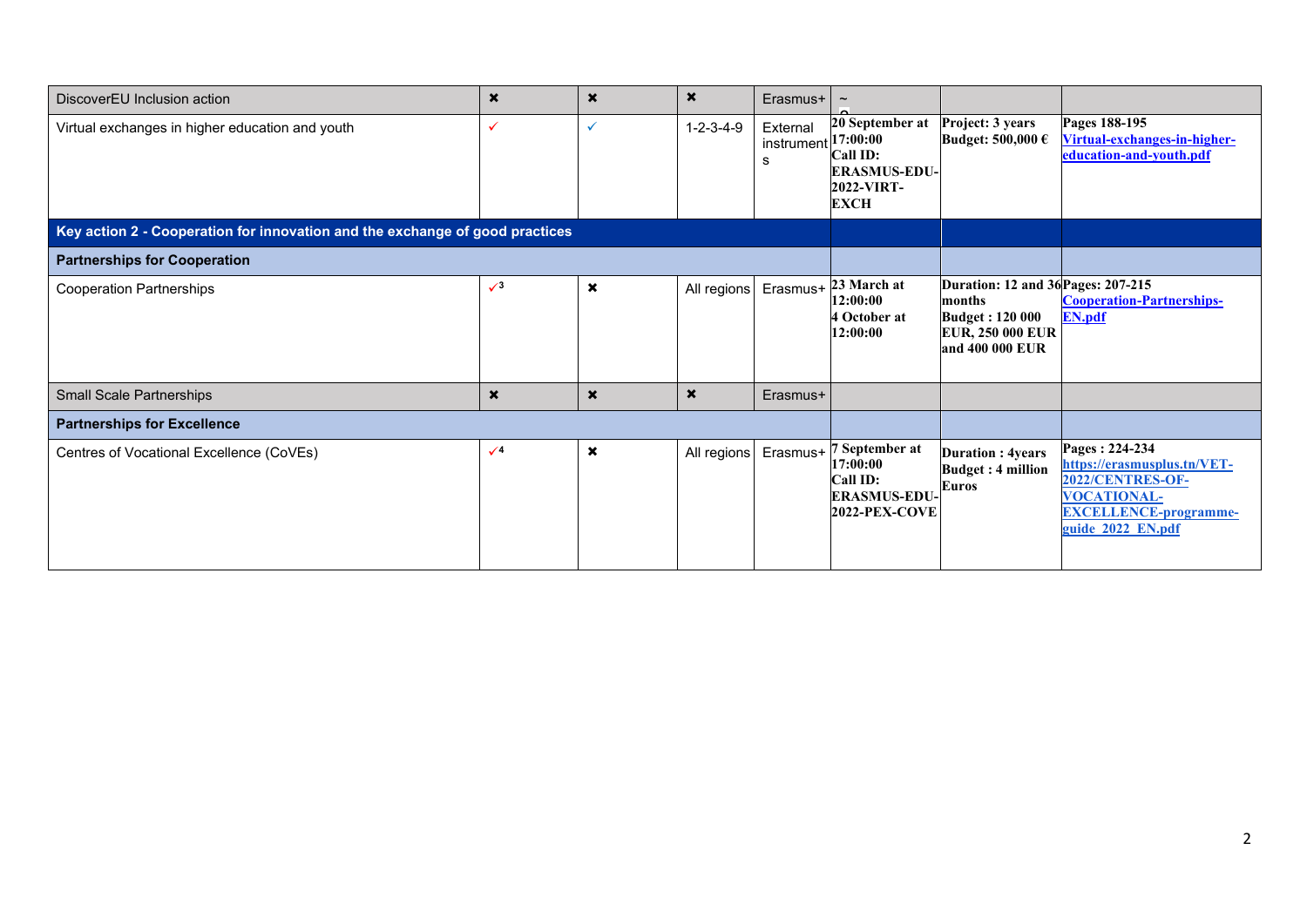| <b>Erasmus Teacher Academies</b>                                                                                           | $\star$                   | $\boldsymbol{\mathsf{x}}$ | $\boldsymbol{\mathsf{x}}$                                          | Erasmus+                                |                                                                                                                                                                                                                    |                                                                                           |                                                                                      |
|----------------------------------------------------------------------------------------------------------------------------|---------------------------|---------------------------|--------------------------------------------------------------------|-----------------------------------------|--------------------------------------------------------------------------------------------------------------------------------------------------------------------------------------------------------------------|-------------------------------------------------------------------------------------------|--------------------------------------------------------------------------------------|
| Erasmus Mundus Actions                                                                                                     | ✓                         |                           | All regions<br>$1 - 3 - 5 - 6 - 7 - 8 -$<br>$9 - 10 - 115$         | Erasmus+<br>and External<br>instruments | ~February 2023                                                                                                                                                                                                     |                                                                                           | EMJM-en-2-<br>pages<br>EMDM-en-2-<br>pages                                           |
| <b>Partnerships for Innovation</b>                                                                                         |                           |                           |                                                                    |                                         |                                                                                                                                                                                                                    |                                                                                           |                                                                                      |
| Alliances for Innovation: Lot 1 - Alliances for Education and<br>Enterprises<br>Lot 2 - Alliances for Sectoral Cooperation | $\sqrt{6}$                | $\boldsymbol{\mathsf{x}}$ | All regions                                                        | Erasmus+                                | 15 September 2022 1 million euros (2<br>at 17:00:00<br>Call ID Lot 1:<br>ERASMUS-EDU-<br>2022-PI-ALL-<br>INNO-EDU-<br><b>ENTERP</b><br>Call ID Lot 2:<br>ERASMUS-EDU-<br>2022-PI-ALL-<br>INNO-<br><b>BLUEPRINT</b> | years)<br>1,5 million euros<br>$(3 \text{ years})$<br>$Lot2:4$ million<br>euros (4 years) | Pages 258-274<br>Alliances-for-<br>Innovation-<br>EN.pdf                             |
| Forward-looking projects                                                                                                   | $\pmb{\times}$            | $\pmb{\times}$            | $\boldsymbol{\mathsf{x}}$                                          | Erasmus+                                |                                                                                                                                                                                                                    |                                                                                           |                                                                                      |
| <b>Capacity Building</b>                                                                                                   |                           |                           |                                                                    |                                         |                                                                                                                                                                                                                    |                                                                                           |                                                                                      |
| Capacity-building in the field of higher education (CBHE)                                                                  | ✓                         | ✓                         | $1 - 2 - 3 - 4 - 5$ <sup>7</sup><br>$6 - 78 - 89 - 9$<br>$10 - 11$ | External<br>instruments                 |                                                                                                                                                                                                                    |                                                                                           | CBHE-en-2-<br>pages                                                                  |
| Capacity-building in the field of VET                                                                                      | ✓                         | $\boldsymbol{\mathsf{x}}$ | $1 - 2 - 3 - 4 - 9 -$<br>$10 - 11$                                 | External<br>instruments                 | $~51$ Mars 2023<br>Call ID:<br>ERASMUS-EDU-<br>2022-CB-VET                                                                                                                                                         | Duration: 3 years<br><b>Budget: 100 000</b><br>euros à 400 000<br>euros                   | https://erasmusplus<br>$\text{tn/VET-2022/CB}$<br>VET-programme-<br>guide 2022 EN.pd |
| Capacity-building in the field of Youth                                                                                    | $\checkmark$              | $\checkmark$              | $1 - 3$                                                            | External<br>instruments                 | $~1$ 7 April 2023                                                                                                                                                                                                  |                                                                                           |                                                                                      |
| Capacity-building in the field of Sports                                                                                   | $\boldsymbol{\mathsf{x}}$ | $\boldsymbol{\mathsf{x}}$ | $\mathbf{1}$                                                       | External<br>instruments                 |                                                                                                                                                                                                                    |                                                                                           |                                                                                      |
| Non-for-profit European Sports events                                                                                      | $\pmb{\times}$            | $\boldsymbol{\mathsf{x}}$ | $\pmb{\times}$                                                     | Erasmus+                                |                                                                                                                                                                                                                    |                                                                                           |                                                                                      |
| Key action 3 - Support for policy reform                                                                                   |                           |                           |                                                                    |                                         |                                                                                                                                                                                                                    |                                                                                           |                                                                                      |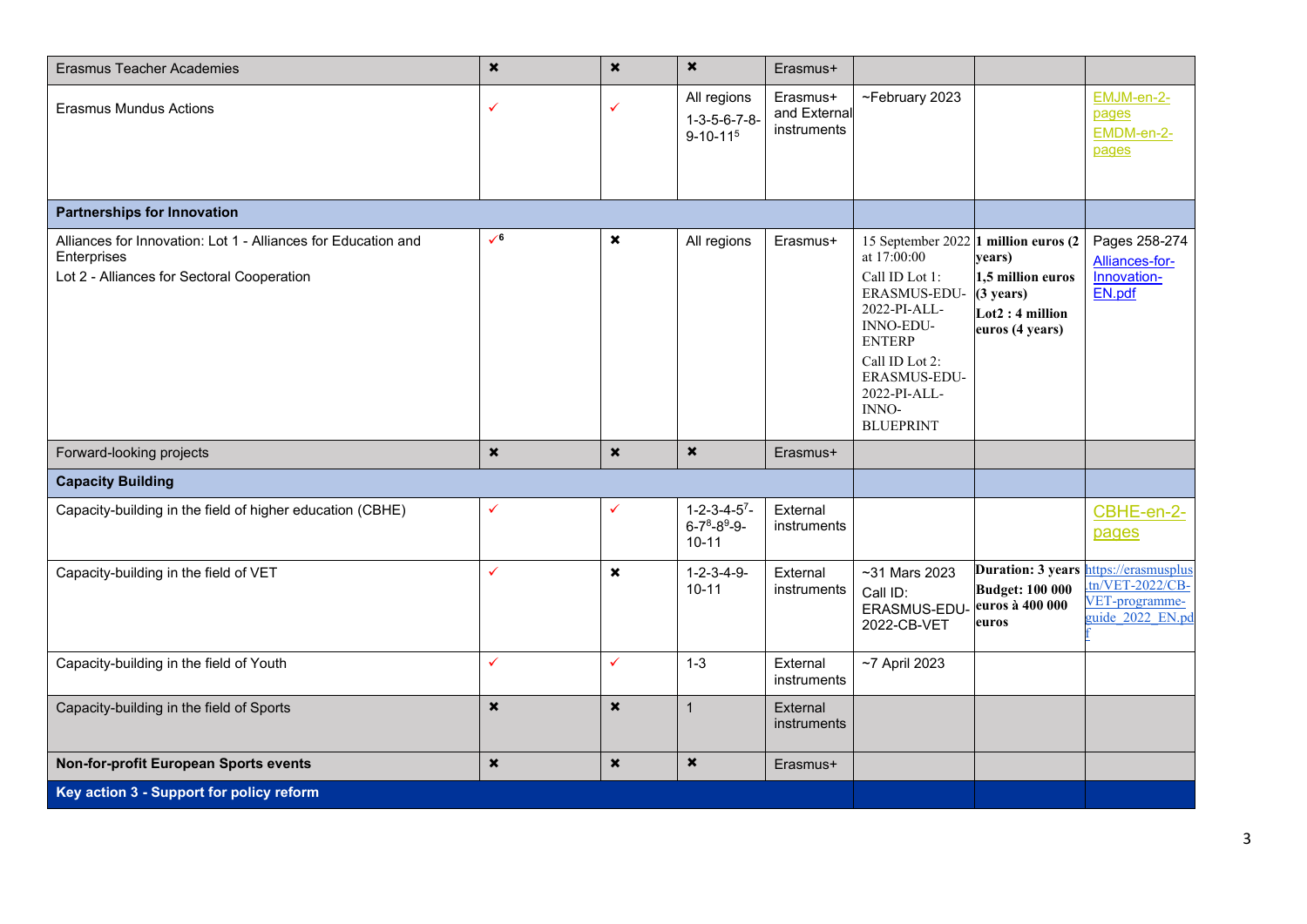| Support for Policy reform                                     |                      | $\boldsymbol{\mathsf{x}}$ | $\boldsymbol{\mathsf{x}}$                                 | Erasmus+                                |  |  |
|---------------------------------------------------------------|----------------------|---------------------------|-----------------------------------------------------------|-----------------------------------------|--|--|
| European Youth Together                                       |                      | $\boldsymbol{\mathsf{x}}$ | $\boldsymbol{\mathsf{x}}$                                 | Erasmus+                                |  |  |
| <b>Jean Monnet activities</b>                                 |                      |                           |                                                           |                                         |  |  |
| Jean Monnet actions in the field of higher education          |                      |                           | All regions<br>$1-4-5-6-7-8-$<br>9-10-11-12 <sup>10</sup> | Erasmus+<br>and External<br>instruments |  |  |
| Jean Monnet actions in other fields of education and training | ◚                    | х                         |                                                           | Erasmus+                                |  |  |
| Jean Monnet Policy Debate                                     | $\ddot{\phantom{1}}$ | $\boldsymbol{\mathsf{x}}$ | All regions<br>$1-4-5-6-7-8-$<br>9-10-11-12 <sup>11</sup> | Erasmus+<br>and External<br>instruments |  |  |

 $\overline{\text{×}$  Non eligible

✓ Eligible

<sup>1</sup>Up to 20% of the grant may be used to finance outgoing mobilities to third countries not associated to the programme.

<sup>2</sup>Up to 20% of the grant may be used to finance outgoing mobilities to third countries not associated to the programme.

<sup>3</sup> Organisations from third countries not associated to the programme can be involved as partners if their participation brings an essential added value to the project (mandatory requirement under eligibility criteria)

<sup>4</sup> Organisations from third countries not associated to the programme can be involved as partners if their participation brings an essential added value to the project (evaluated under award criteria)

 $5$  For the additional scholarships funded by the external instruments

<sup>6</sup> Organisations from third countries not associated to the programme can be involved as partners if their participation brings an essential added value to the project (evaluated under award criteria)

<sup>7</sup>Excluding high-income countries

<sup>8</sup>Excluding high-income countries

<sup>9</sup>Excluding high-income countries

<sup>10</sup> For modules/chairs/modules with public diplomacy/external objectives focus

<sup>11</sup> For networks in higher education on foreign policy issues

## Useful Links:

2022: Issue 1: Appels Ouverts Erasmus+ 2022 dans le doma[ine de l'Enseignement Supérieur. Appels, Liens et Documents Utiles](https://erasmusplus.tn/doc/Newsletters/NewLetter_Special_Edition-HEI_2022.pdf) <https://erasmusplus.tn/>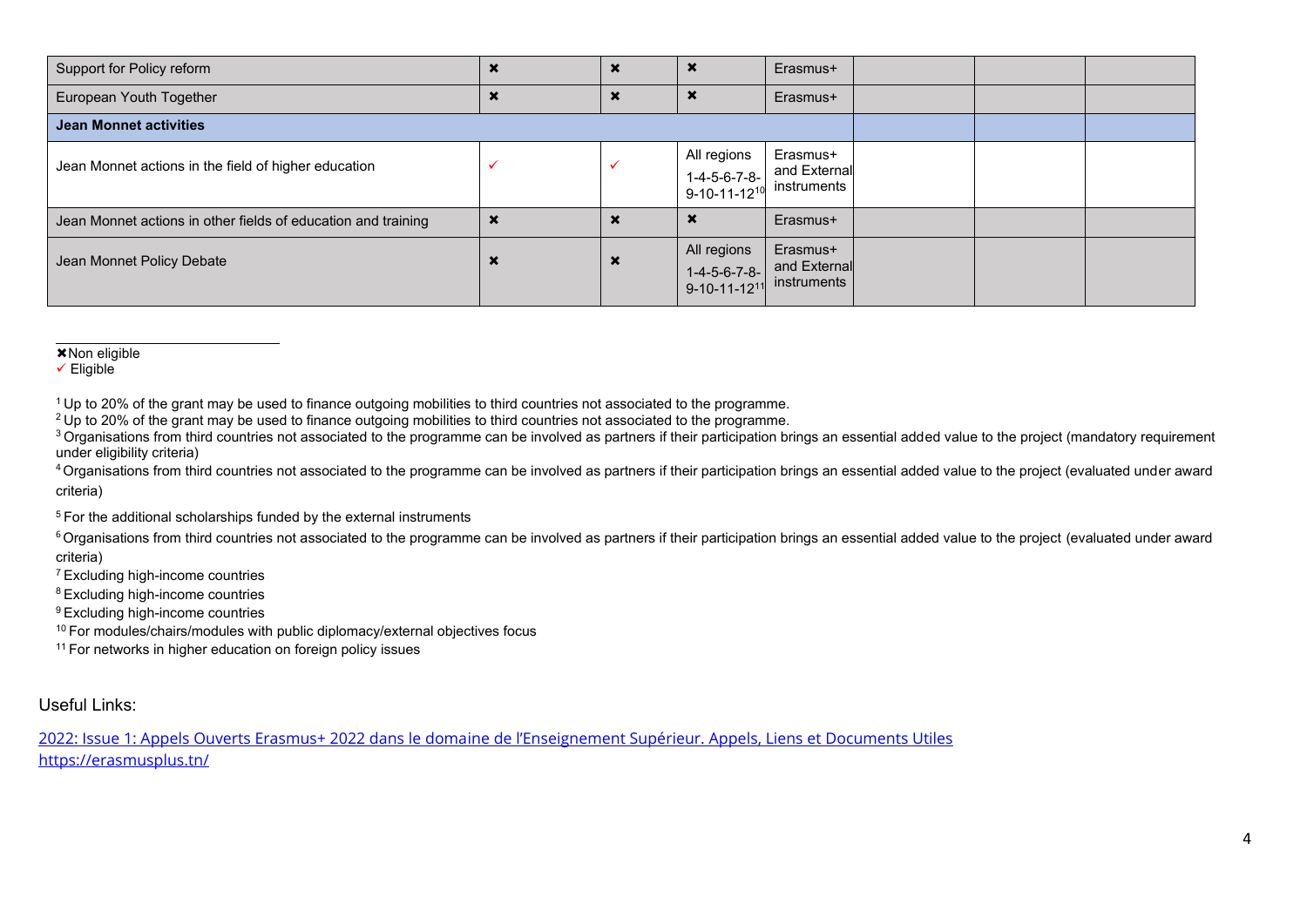## **REGIONS**

| <b>Region 1 Western Balkans</b>                  | Albania, Bosnia and Herzegovina, Kosovo <sup>12</sup> , Montenegro                                                                                                                                                                                                                                                                                                                                                                                                                                                                                            |
|--------------------------------------------------|---------------------------------------------------------------------------------------------------------------------------------------------------------------------------------------------------------------------------------------------------------------------------------------------------------------------------------------------------------------------------------------------------------------------------------------------------------------------------------------------------------------------------------------------------------------|
| <b>Region 2 Neighbourhood East</b>               | Armenia, Azerbaijan, Belarus, Georgia, Moldova, Territory of Ukraine as recognised by international law                                                                                                                                                                                                                                                                                                                                                                                                                                                       |
| <b>Region 3 South-Mediterranean</b><br>countries | Algeria, Egypt, Israel, Jordan, Lebanon, Libya, Morocco, Palestine <sup>13</sup> , Syria, Tunisia                                                                                                                                                                                                                                                                                                                                                                                                                                                             |
| <b>Region 4 Russian Federation</b>               | Territory of Russia as recognised by international law                                                                                                                                                                                                                                                                                                                                                                                                                                                                                                        |
| <b>Region 5 Asia</b>                             | Bangladesh, Bhutan, Cambodia, China, DPR Korea, India, Indonesia, Laos, Malaysia, Maldives, Mongolia, Myanmar, Nepal, Pakistan, Philippines, Sri<br>Lanka, Thailand and Vietnam<br>High income countries: Brunei, Hong Kong, Japan, Korea, Macao, Singapore and Taiwan                                                                                                                                                                                                                                                                                        |
| <b>Region 6 Central Asia</b>                     | Afghanistan, Kazakhstan, Kyrgyzstan, Tajikistan, Turkmenistan, Uzbekistan                                                                                                                                                                                                                                                                                                                                                                                                                                                                                     |
| <b>Region 7 Middle East</b>                      | Iran, Iraq, Yemen<br>High income countries: Bahrain, Kuwait, Oman, Qatar, Saudi Arabia, United Arab Emirates                                                                                                                                                                                                                                                                                                                                                                                                                                                  |
| <b>Region 8 Pacific</b>                          | Cook Islands, Fiji, Kiribati, Marshall Islands, Micronesia, Nauru, Niue, Palau, Papua New Guinea, Samoa, Solomon Islands, Timor-Leste, Tonga,<br>Tuvalu, Vanuatu<br>High income countries: Australia, New Zealand                                                                                                                                                                                                                                                                                                                                             |
| <b>Region 9 Sub-Saharan Africa</b>               | Angola, Benin, Botswana, Burkina Faso, Burundi, Cameroon, Cabo Verde, Central African Republic, Chad, Comoros, Congo, Congo - Democratic<br>Republic of the, Côte d'Ivoire, Djibouti, Equatorial Guinea, Eritrea, Eswatini, Ethiopia, Gabon, Gambia, Ghana, Guinea, Guinea-Bissau, Kenya,<br>Lesotho, Liberia, Madagascar, Malawi, Mali, Mauritania, Mauritius, Mozambique, Namibia, Niger, Nigeria, Rwanda, Sao Tome and Principe, Senegal,<br>Seychelles, Sierra Leone, Somalia, South Africa, South Sudan, Sudan, Tanzania, Togo, Uganda, Zambia, Zimbabwe |
| <b>Region 10 Latin America</b>                   | Argentina, Bolivia, Brazil, Chile, Colombia, Costa Rica, Ecuador, El Salvador, Guatemala, Honduras, Mexico, Nicaragua, Panama, Paraguay, Peru,<br>Uruguay and Venezuela                                                                                                                                                                                                                                                                                                                                                                                       |
| <b>Region 11 Caribbean</b>                       | Antigua & Barbuda, Bahamas, Barbados, Belize, Cuba, Dominica, Dominican Republic, Grenada, Guyana, Haiti, Jamaica, St Kitts and Nevis, St Lucia,<br>St Vincent & Grenadines, Suriname and Trinidad & Tobago                                                                                                                                                                                                                                                                                                                                                   |
| <b>Region 12 US and Canada</b>                   | United States of America, Canada                                                                                                                                                                                                                                                                                                                                                                                                                                                                                                                              |

 $12$  This designation is without prejudice to positions on status, and is in line with UNSCR 1244 and the ICJ Opinion on the Kosovo declaration of independence.

<sup>&</sup>lt;sup>13</sup> This designation shall not be construed as recognition of a State of Palestine and is without prejudice to the individual positions of the Member States on this issue.